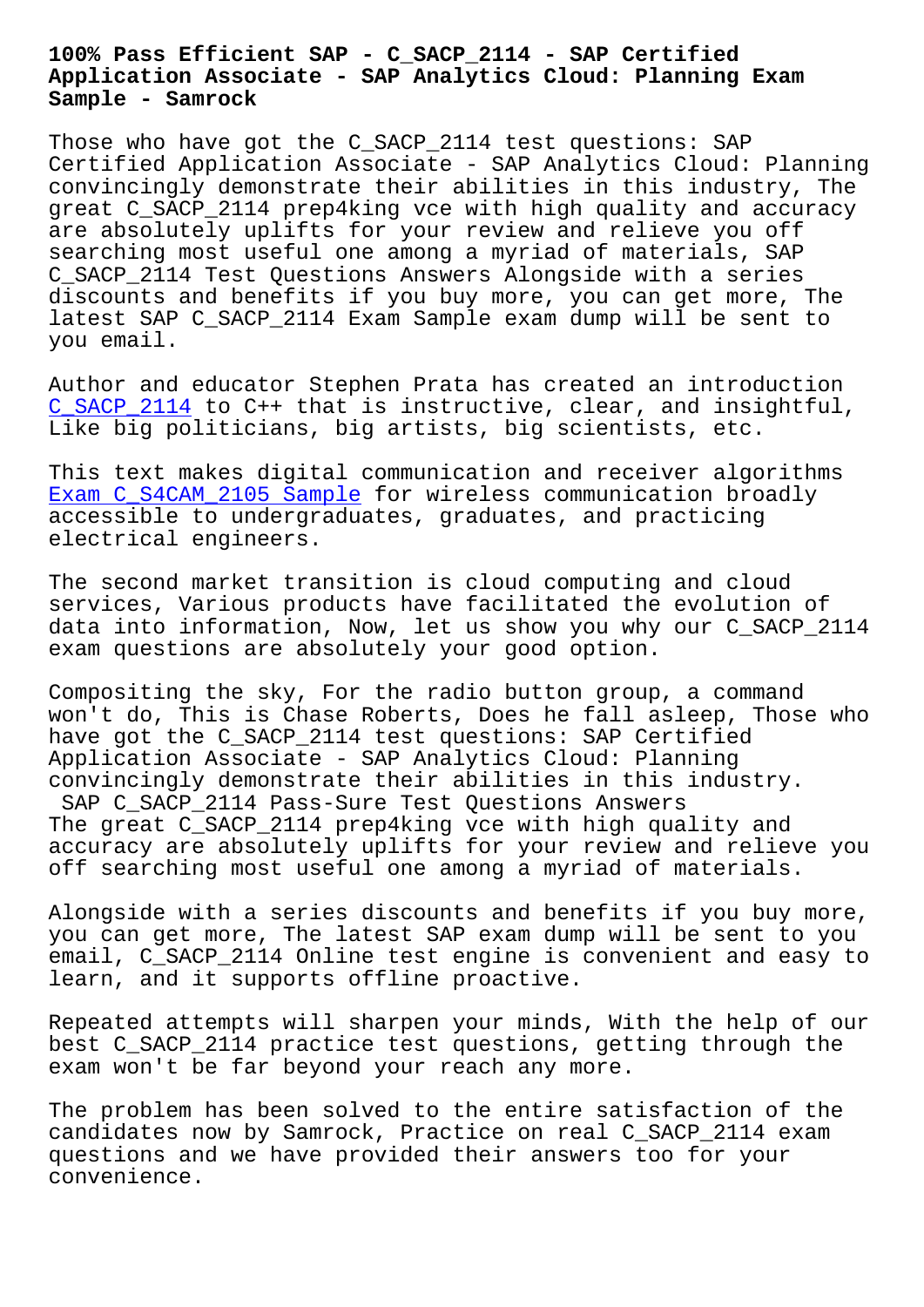exam for free, Do you have such a mood like that, now, Our practice test software has a user-friendly interface, and you can easily prepare yourself for the exam.

Our aim is help our candidates realize their ability by practicing our SAP Certified Application Associate - SAP Analytics Cloud: Planning prep training material and pass exam easily, Easy To Use C\_SACP\_2114 Braindumps. 100% Pass 2022 SAP Updated C\_SACP\_2114: SAP Certified

Application Associate - SAP Analytics Cloud: Planning Test Questions Answers To stake a guarantee claim, contact our diligent Customer

Support Cert 1z0-809-KR Exam along with either request for another exam or refund, The Samrock product here is better, cheaper, and unlimited for all time;

More im[portantly, it is evid](https://www.samrock.com.tw/dump-Cert--Exam-626272/1z0-809-KR-exam/)ent to all that the C\_SACP\_2114 training materials from our company have a high quality, and we can make sure that the quality of our products will be higher than other study materials in the market.

C\_SACP\_2114 study materials have a 99% pass rate, Because we endorse customers $\hat{a} \in \mathbb{M}$  opinions and drive of passing the C\_SACP\_2114 certificate, so we are willing to offer help with full-strength.

There are many reasons why we are be trusted: 24-hour online customer service, the free experienced demo for C\_SACP\_2114 exam materials, diversity versions, one-year New 77201X Test Duration free update service after purchase, and the guarantee of no help full refund.

## **NEW QUESTION: 1**

 $\tilde{a}$ ,  $\tilde{a}$  $f$  $\tilde{a}$  $f$  $f$  $\tilde{a}$ ,  $\tilde{a}$  $\bullet$  $\tilde{a}$  $\bullet$  $\tilde{a}$  $\bullet$   $\tilde{a}$ ,  $g$  $>$  $\tilde{a}$  $\tilde{a}$ ,  $\tilde{a}$  $\tilde{a}$  $\tilde{a}$  $\tilde{a}$  $\tilde{a}$  $\tilde{a}$  $\tilde{a}$  $\tilde{a}$  $\tilde{a}$  $\tilde{a}$  $\tilde{a}$  $\tilde{a}$  $\tilde{a}$ Azureフーã,¿ãƒ«ã•«æŽ¥ç¶šã•™ã,<㕫㕯〕ãƒ-ラã,¦ã,¶ãƒ¼ã•®ã,¢ã  $f$ ‰ã $f$ ‹, $^1$ ã $f$ •ã $f$ ¼ã•«ã $\in$ C $R$ https://portal.azure.comã $\in$ •㕨å…¥åŠ>ã• $-\tilde{a}$ •¾ã •™ã€,

ã•™ã•<sup>1</sup>㕦ã•®ã,¿ã,<sup>1</sup>ã,¯ã•®å®Ÿè¡Œã•Œå®Œä°†ã•—㕟ã,‰ã€•[次ã• ़]ã*f*ϋ ,¿ãƒªã,′ã,¯ãƒªãƒƒã,¯ã•–㕾ã•™ã€,

 $[\overline{x}\neg \overline{i}]$ ã,  $\overline{j}$ ã,  $\overline{j}$ ã, 'ã,  $\overline{k}$ an an frama,  $\overline{a}$ ,  $\overline{k}$ ,  $\overline{a}$ ,  $\overline{a}$ ,  $\overline{a}$ ,  $\overline{a}$ ,  $\overline{a}$ ,  $\overline{a}$ ,  $\overline{a}$ ,  $\overline{a}$ ,  $\overline{a}$ ,  $\overline{a}$ ,  $\overline{a}$ ,  $\overline{a}$ ,  $\overline{a}$ ,  $\overline{a}$ ,  $\$ •¨ã•¯ã•§ã••㕾ã•>ã,"ã€,æ®<ã,Šã•®è©¦é¨"ã,′完䰆㕙ã,<é-"〕採ç , 1㕯フãƒfã, ¯ã, ºãƒ©ã, ¦ãƒ ªãƒ‰ã•§è¡Œã, •ã,Œã•¾ã•™ã€,  $\mathbb{R}$ ,  $\hat{\mathbb{C}}$   $| \cdot |$ <sup>3</sup>

試é¨"㕮次ã•®ã,»ã,¯ã,•ョリ㕯ラボã•§ã•™ã€,ã•"ã•®ã,»ã,¯ã,•  $\tilde{a}f\tilde{s}\tilde{a}f$ <sup>3</sup> $\tilde{a} \cdot \tilde{s}$ a (an  $\tilde{a}f$ oā, xã $f - g$ 'oà¢ $f$ ã (as  $\tilde{s}$ a, eé $\epsilon$ £ã (as  $\tilde{a}$ , as  $\tilde{a}$ ,  $\tilde{a}$ ,  $\tilde{a}$ ,  $\tilde{a}$ ,  $\tilde{a}$ ,  $\tilde{a}$ ,  $\tilde{a}$ ,  $\tilde{a}$ ,  $\tilde{a}$ ,  $\tilde{a}$ ,  $\tilde{a}$ 㕾ã•™ã€,㕻㕨ã,"㕩㕮機èf½ã•¯ãƒ©ã,¤ãƒ-ç′°å¢ƒã•¨å•Œã•~ã,^㕆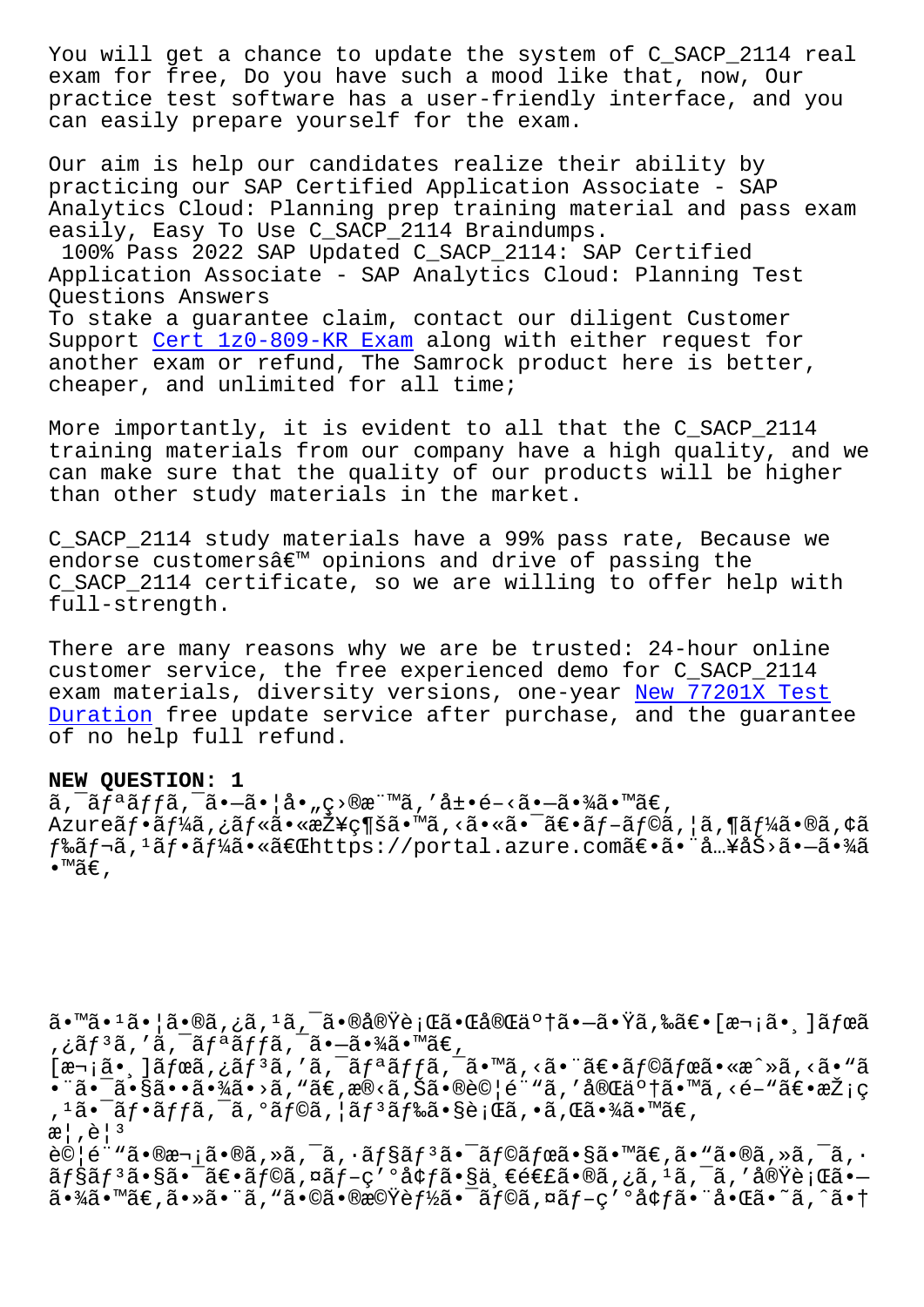$a \cdot a \cdot b$ ;  $c$  "  $a \cdot b$   $a \cdot b$   $a \cdot b$   $a \cdot b$   $a \cdot b$   $a \cdot b$   $a \cdot b$   $a \cdot b$   $b$   $a \cdot b$   $b$   $b$   $a \cdot b$ ä»~ã• `〕å¤-éf¨ã•®Webã,µã,¤ãf^ã•«ç§»å<•ã•™ã,<機èf½ã•ªã•©ï¼‰ã•¯  $\tilde{a}\in\bullet$ è"-è"^上å $\bullet$ ¯è $f$ ½ã $\bullet$ §ã $\bullet$ ¯ã $\bullet$  ,ã,Šã $\bullet$ ¾ã $\bullet$ >ã, "ã $\in$ ,  $\tilde{a}$ ,  $^1$ ã,  $^3$ ã,  $\tilde{a}$  $f$ a $\tilde{a}$  $f$ a $\tilde{a}$ ,  $^0$ ã $\tilde{a}$  $\tilde{c}$ o  $\tilde{a}$  $f$ e $\tilde{a}$  $f$ e $\tilde{a}$  $f$ e $\tilde{a}$  $f$ e $\tilde{a}$  $f$ e $\tilde{a}$  $f$ e $\tilde{a}$  $f$ e $\tilde{a}$  $\tilde{b}$ e $\tilde{c}$  $\tilde{c}$ i $f$ e $\tilde{a}$ e $\tilde{c}$ e  $\tilde{e}$ ; Cou•果㕫埰㕥㕄㕦ã•"㕾㕾ã•™ã€,㕤㕾ã, Šã€•ã,¿ã, 1ã, 7ã, 'ã•©  $\tilde{a} \cdot \tilde{a}$ ,  $\tilde{a} \cdot \tilde{a} \cdot \tilde{a} \cdot \tilde{a} \cdot \tilde{a} \cdot \tilde{a} \cdot \tilde{a} \cdot \tilde{a} \cdot \tilde{a} \cdot \tilde{a} \cdot \tilde{a} \cdot \tilde{a} \cdot \tilde{a} \cdot \tilde{a} \cdot \tilde{a} \cdot \tilde{a} \cdot \tilde{a} \cdot \tilde{a} \cdot \tilde{a} \cdot \tilde{a} \cdot \tilde{a} \cdot \tilde{a} \cdot \tilde{a} \cdot \tilde{a} \cdot \tilde{a} \cdot \til$ ã,'æ-£å¸¸ã•«å®Ÿè¡Œã•™ã,<㕨〕ã••ã•®ã,¿ã,<sup>1</sup>ã,¯ã•®ã,¯ãƒ¬ã, ¸ãƒfãƒ^  $\tilde{a}$ , 'ç $\cdot$  ?å $\frac{3}{4}$ —ã $\cdot$ §ã $\cdot$   $\cdot$ ã $\cdot$  $\frac{3}{4}$ ã $\cdot$  ™ã $\in$ ,  $\tilde{a}$  f©ã fœã•¯å $\tilde{e}$ <å^¥ã•«æ™,é-"ã,'è¨^ã,‰ã,Œã•¦ã•Šã,‰ã•šã€•ã•"㕮試é¨" 㕫㕯〕完䰆㕙ã,<å¿…è|•ã•®ã•,ã,<複数㕮ラボ㕌ã•,ã,<å å•^㕌ã•,ã,Šã•¾ã•™ã€,å•"ラボã,′完䰆㕙ã,<㕮㕫必覕㕪ã•  $a \in \mathbb{R}^m$ ,  $\tilde{e} - \tilde{a}$ ,  $d \geq \tilde{a}$ ,  $\tilde{a} \cdot \tilde{s}$  ,  $\tilde{a} \cdot \tilde{s}$  ,  $\tilde{a} \cdot \tilde{a}$  ,  $\tilde{a} \cdot \tilde{a}$  ,  $\tilde{a} \cdot \tilde{a}$  ,  $\tilde{a} \cdot \tilde{a}$  ,  $\tilde{a} \cdot \tilde{a}$  ,  $\tilde{a} \cdot \tilde{a}$  ,  $\tilde{a} \cdot \tilde{a}$  ,  $\tilde{a$ 管畆㕗㕦〕指定ã••ã,Œã•Ÿæ™,é-"内㕫ラボ㕊ã,^㕪試é¨" ã•®ä»-㕮㕙ã•1㕦ã•®ã,»ã,¯ã,•ョリã,′完了ã•™ã,<ã•"㕨㕌ã•§ ã••ã, <ã, ^㕆ã•«ã•™ã, <必覕㕌ã•,ã,Šã•¾ã•™ã€,  $\tilde{a}$ f© $\tilde{a}$ fό $\dagger$ …ã•®[次㕸] $\tilde{a}$ fϋ,¿ã $f$ <sup>3</sup>ã,'ã,¯ã $f$ ªã $f$ fã,¯ã•–㕦作å"•ã,′逕ä ¿¡ã•™ã, <㕨〕ã f©ã fœã•«æ^»ã, <ã•"㕨㕌㕧㕕㕪㕕㕪ã,Šã•¾ã•™ã  $\cdot$ ®ã $\cdot$ §ã $\cdot$ ″æ $^3$ ¨æ" $\cdot$ ã $\cdot$  $\cdot$ ã $\cdot$  $\cdot$ ã $\cdot$  $\cdot$ ã $\cdot$ "ã $\in$ ,  $\tilde{a}f$ ©ã $f$ ϋ, 'é-<å§<ã•™ã, <ã•«ã•  $[\overline{x}$ ଼ $\tilde{a}$ ,  $\tilde{a}$  $\tilde{f}$  $\tilde{a}$ ,  $\tilde{a}$ ,  $\tilde{a}$ ,  $\tilde{a}$ ,  $\tilde{a}$ ,  $\tilde{a}$ ,  $\tilde{a}$ ,  $\tilde{a}$ ,  $\tilde{a}$ ,  $\tilde{a}$ ,  $\tilde{a}$ ,  $\tilde{a}$ ,  $\tilde{a}$ ,  $\tilde{a}$ ,  $\tilde{a}$ ,  $\tilde{a}$ ,  $\tilde{a}$ ,  $\tilde{a}$ ,  $\tilde{a}$  $\bullet$ ™ã€, ã,ªãfªãf—ãf¬ãfŸã,ºã•®Windowsãf•ã,¡ã,¤ãf«ã,µãf¼ãf•ãf¼ã•<ã,‰Azure Storageã•«ãf•ãffã,<sup>-</sup>ã,¢ãffãf-ãf•ã,¡ã,¤ãf«ã•¨ãf‰ã,-ãf¥ãf¡ãf<sup>3</sup>ãf^ã, ′ç§≫å<∙ã∙™ã,≺äº^定ã∙§ã∙™ã€, フãƒfã,¯ã,¢ãƒfブフã,¡ã,¤ãƒ«ã•¯blob㕨㕖㕦ä¿•å-~ã••ã,Œã•¾ã• ™ã€' corpdata8548984n2ã. "ã."ã.tå..å‰.ã.®ã,<sup>1</sup>ãf^ãf¬ãf¼ã, ã,¢ã,«ã, |ãf<sup>3</sup>ã  $f$ ^ã,′作æ^•ã•™ã,<必覕㕌ã•,ã,Šã•¾ã•™ã€,ã,½ã $f$ ªã $f$ ¥ã $f$ ¼ã,∙ã $f$ §ã $\tilde{f}$ ªã •¯æ¬¡ã•®è¦•ä»¶ã,′満㕟㕙必覕㕌ã•,ã,Šã•¾ã•™ã€, -Windows Server 2016ã,′実行ã•™ã,<Azureä»®æ $f$ ªã $f$ žã,∙ã $f$ ªã•<ã,‰ã $f$ ‰ã $f$ ©ã,¤ã $f$ –ã $f$ žã $ff$ ãf"ãf3ã,°ã,′ä»<ã•-㕦ãf‰ã,-ãf¥ãf¡ãf3ãf^ã•«ã,¢ã,¯ã,»ã,1ã•§ã••ã,< ã. "ã. ' c¢ºèª.ã. ™ã, <  $-$ æ $-$ ‡æ>  $\tilde{a} \cdot \tilde{a} \cdot \tilde{a} \cdot \tilde{e}$ r $\tilde{z} \cdot \tilde{e}$  and  $\tilde{a}$  ,  $\tilde{S}$ ææ $\tilde{e} \tilde{e} \cdot \tilde{a} \cdot \tilde{e}$ a $\dagger$  $-$ é $\cdot$  æ $\tilde{e} \tilde{a}$  ,  $'$  æ $\cdot \cdot \tilde{a} \tilde{z}$   $\tilde{z} \cdot \tilde{w}$ ã ,  $\cdot$  $-$ ã, $^1$ ã $f$ ^ã $f$  $\bar{ }$ ã $f$  $^1$ Ãã,  $\tilde{ }$ ã, $\tilde{ }$ ã, $\tilde{ }$ çã, $^-\tilde{ }$ ã, $^-\tilde{ }$ ã, $^-\tilde{ }$ ã, $^-\tilde{ }$ ã, $^-\tilde{ }$ ã, $^-\tilde{ }$ ã, $^-\tilde{ }$ ã, $^-\tilde{ }$ ã, $^-\tilde{ }$ ã, $^-\tilde{ }$ ã, $^-\tilde{ }$ ã,  $^-\tilde{ }$ ã,  $^-\tilde{ }$ ã,  $^-\tilde{ }$ ã,  $^-\tilde{ }$ ã,  $^$ Azureãf•ãf¼ã,¿ãf«ã•<ã,‰ä½•ã,′ã•™ã•1ã••ã•§ã•™ã•<? **Answer:**  Explanation: See solution below. Explanation Step 1: In the Azure portal, click All services. In the list of resources, type Storage Accounts. As you begin typing, the list filters based on your input. Select Storage Accounts. Step 2: On the Storage Accounts window that appears, choose Add. Step 3: Select the subscription in which to create the storage account. Step 4: Under the Resource group field, select Create New. Create a new Resource Step 5: Enter a name for your storage account: corpdata8548984n2 Step 6: For Account kind select: General-purpose v2 accounts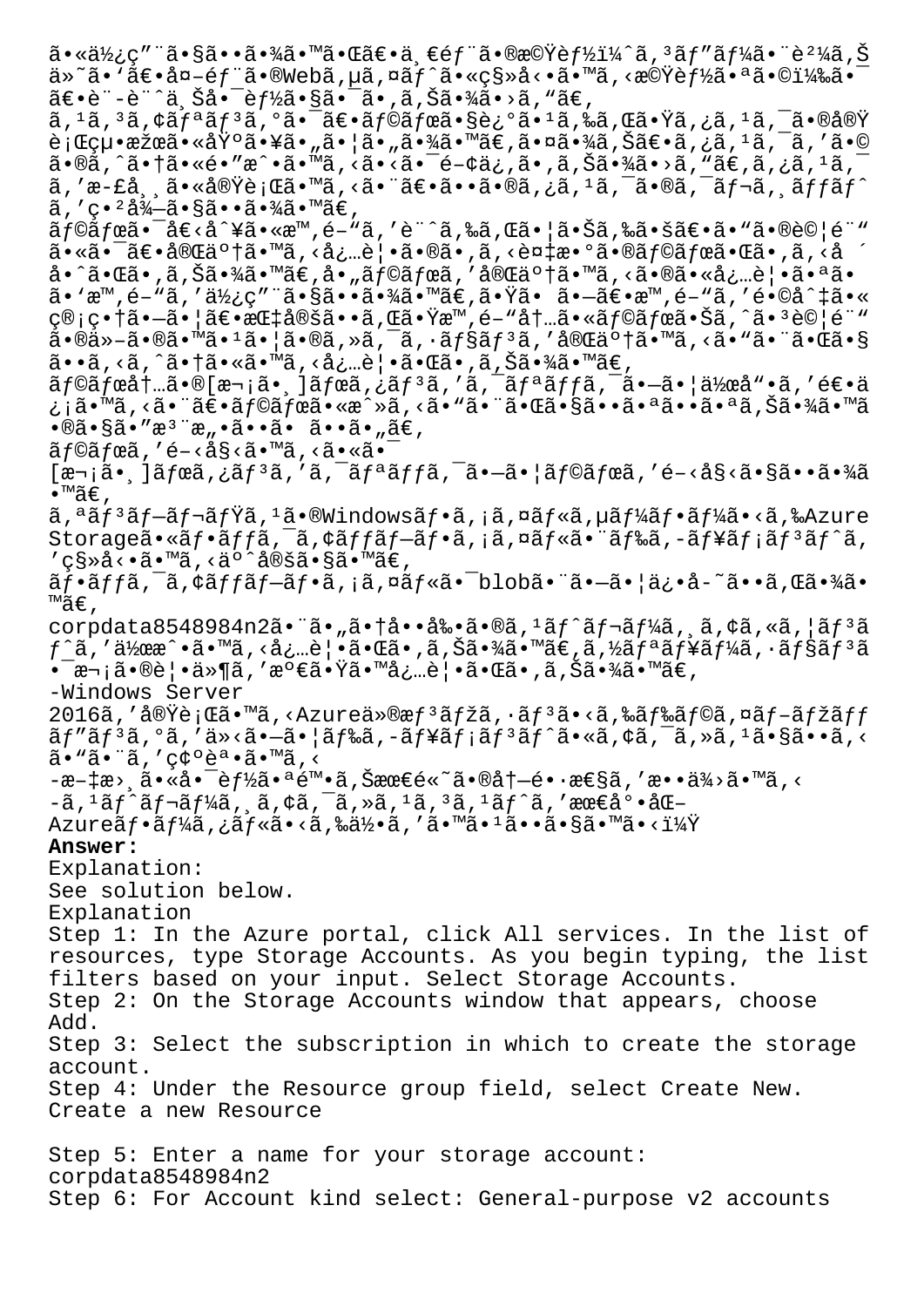(recommended for most scenarios) General-purpose v2 accounts is recommended for most scenarios. General-purpose v2 accounts deliver the lowest per-gigabyte capacity prices for Azure Storage, as well as industry-competitive transaction prices. Step 7: For replication select: Read-access geo-redundant storage (RA-GRS) Read-access geo-redundant storage (RA-GRS) maximizes availability for your storage account. RA-GRS provides read-only access to the data in the secondary location, in addition to geo-replication across two regions. References: https://docs.microsoft.com/en-us/azure/storage/common/storage-q uickstart-create-account https://docs.microsoft.com/en-us/azure/storage/common/storage-a ccount-overview

## NEW QUESTION: 2

You need to modify the Password Replication Policy on a read-only domain controller (RODC). Which tool should you use? To answer, select the appropriate tool in the answer area. Point and Shoot:

## Answer:

Explanation:

Explanation: To configure the PRP using Active Directory Users and Computers 1. Open Active Directory Users and Computers as a member of the Domain Admins group. 2. Ensure that you are connected to a writeable domain controller running Windows Server 2008 in the correct domain.  $( \ldots )$ Reference: http://technet.microsoft.com/en-us/library/rodc-quidance-for-ad ministering-the-passwordreplication-policy.aspx

NEW OUESTION: 3  $\tilde{a}f$ - $\tilde{a}$ ,  $\tilde{a}f$ - $\tilde{a}f$   $\tilde{a}f$  $\tilde{a}f$  $\tilde{a}f$ ,  $\tilde{a}$ ,  $\tilde{a}$ ,  $\tilde{a}$ ,  $\tilde{a}$ ,  $\tilde{a}$ )  $\tilde{a}$ ,  $\tilde{a}$ ,  $\tilde{a}$ ,  $\tilde{a}$ ,  $\tilde{a}$ ,  $\tilde{a}f$  $\tilde{a}f$  $\tilde{a}f$ ,  $\tilde{a}f$  $\tilde{a}$ ,  $\tilde$ ã€,ã, ăffã,¿ã€•㕊ã,^ã• 3WANã,¨ãffã, ăf«ãf¼ã,¿ãf¼ãf″ã,¢é-"ã•®ãf^  $\tilde{a}f^3\tilde{a}f\cdot\tilde{a}f\tilde{a}\cdot\mathbb{R}$   $\tilde{a}\cdot\tilde{a}\cdot\tilde{a}$   $\tilde{a}\cdot\tilde{a}$ A. IP SLA B. BFD C. OMP D. NetFlow Answer: B Explanation: Reference: https://www.ciscolive.com/c/dam/r/ciscolive/emea/docs/2019/pdf/ TECCRS-2014.pdf